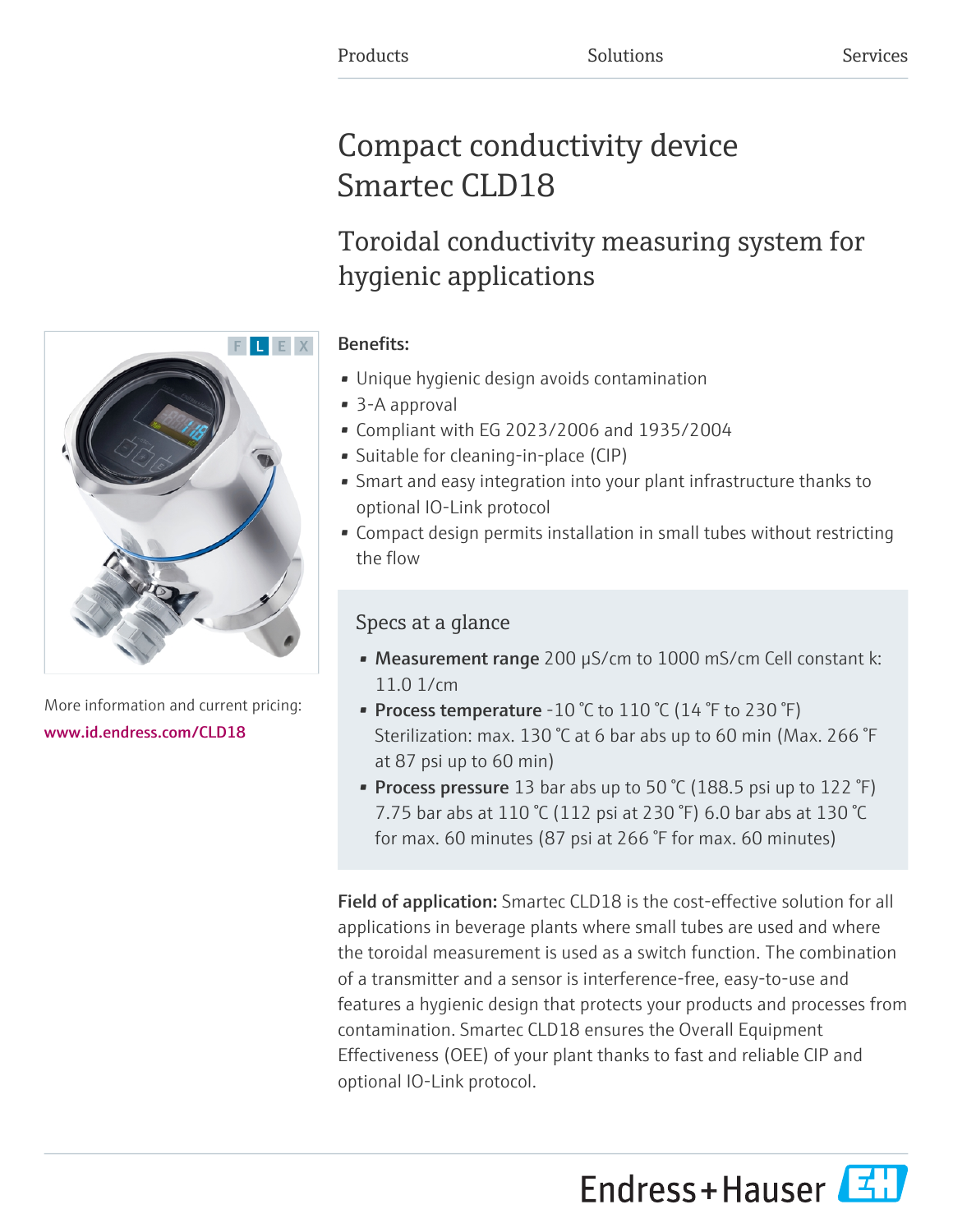# Features and specifications

|  |  | Conductivity |
|--|--|--------------|
|  |  |              |

**Measuring principle** 

Inductive

### Application

Food and beverage industries

#### Characteristic

Specifically intended for use in beverage industry applications and especially suitable for:

Phase separation, control of CIP, concentration control, product monitoring, leakage monitoring

#### Measurement range

200 µS/cm to 1000 mS/cm Cell constant k: 11.0 1/cm

## Measuring principle

Inductive conductivity measurement

#### Design

Hygienic design with FDA certified virgin PEEK

#### **Material**

Sensor: PEEK Process connection 1.4435 (316L) Seal: EPDM

#### Process temperature

-10 °C to 110 °C (14 °F to 230 °F) Sterilization: max. 130 °C at 6 bar abs up to 60 min (Max. 266 °F at 87 psi up to 60 min)

#### Process pressure

13 bar abs up to 50 °C (188.5 psi up to 122 °F) 7.75 bar abs at 110 °C (112 psi at 230 °F) 6.0 bar abs at 130 °C for max. 60 minutes (87 psi at 266 °F for max. 60 minutes)